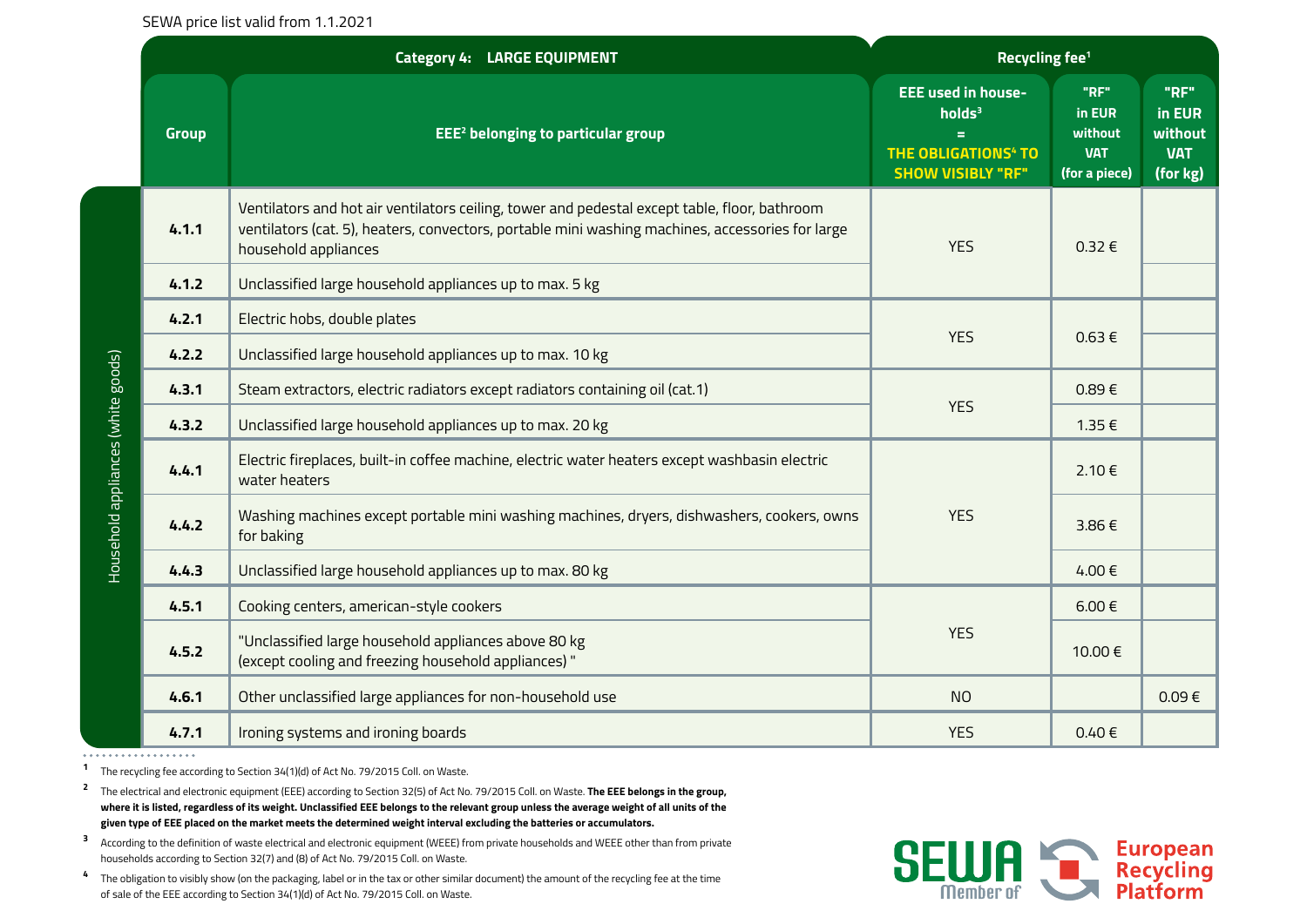|                                          | <b>Category 4: LARGE EQUIPMENT</b> |                                                                                                                                    | Recycling fee <sup>1</sup>                                                                                                  |                                                          |                                                     |  |
|------------------------------------------|------------------------------------|------------------------------------------------------------------------------------------------------------------------------------|-----------------------------------------------------------------------------------------------------------------------------|----------------------------------------------------------|-----------------------------------------------------|--|
|                                          | <b>Group</b>                       | EEE <sup>2</sup> belonging to particular group                                                                                     | <b>EEE used in house-</b><br>holds <sup>3</sup><br>$=$<br><b>THE OBLIGATIONS<sup>4</sup> TO</b><br><b>SHOW VISIBLY "RF"</b> | "RF"<br>in EUR<br>without<br><b>VAT</b><br>(for a piece) | "RF"<br>in EUR<br>without<br><b>VAT</b><br>(for kg) |  |
|                                          | 4.8.1                              | Desktop copiers, high - capacity printers, servers                                                                                 |                                                                                                                             |                                                          |                                                     |  |
|                                          | 4.8.2                              | Unclassified IT&C equipment up to max. 30 kg                                                                                       | <b>YES</b>                                                                                                                  | 2.00€                                                    |                                                     |  |
|                                          | 4.9.1                              | Copiers                                                                                                                            | <b>YES</b>                                                                                                                  | 3.50€                                                    |                                                     |  |
|                                          | 4.9.2                              | Unclassified IT&C equipment up to max. 50 kg                                                                                       |                                                                                                                             |                                                          |                                                     |  |
| Large IT and telecommunication equipment | 4.10.1                             | UPS from 3000 VA                                                                                                                   | <b>NO</b>                                                                                                                   | 7.70€                                                    |                                                     |  |
|                                          | 4.10.2                             | IT&C equipment weighing up to max. 100 kg                                                                                          |                                                                                                                             |                                                          |                                                     |  |
|                                          | 4.10.3                             | Unclassified IT&C equipment up to max. 100 kg                                                                                      |                                                                                                                             | 7.00€                                                    |                                                     |  |
|                                          | 4.11.1                             | Large multifunctional printers                                                                                                     | <b>NO</b>                                                                                                                   | 15.00€                                                   |                                                     |  |
|                                          | 4.11.2                             | Unclassified IT&C equipment up to max. 200 kg                                                                                      |                                                                                                                             | 15.00€                                                   |                                                     |  |
|                                          | 4.12.1                             | Other information technology and telecommunications equipment for non-household use<br>(e.g. charging stations for electromobiles) | <b>NO</b>                                                                                                                   |                                                          | $0.09 \in$                                          |  |

. . . . . . . . . . . . . . . . . .

**<sup>1</sup>**The recycling fee according to Section 34(1)(d) of Act No. 79/2015 Coll. on Waste.

**<sup>2</sup>** The electrical and electronic equipment (EEE) according to Section 32(5) of Act No. 79/2015 Coll. on Waste. **The EEE belongs in the group, where it is listed, regardless of its weight. Unclassified EEE belongs to the relevant group unless the average weight of all units of the given type of EEE placed on the market meets the determined weight interval excluding the batteries or accumulators.**

**3** According to the definition of waste electrical and electronic equipment (WEEE) from private households and WEEE other than from private households according to Section 32(7) and (8) of Act No. 79/2015 Coll. on Waste.

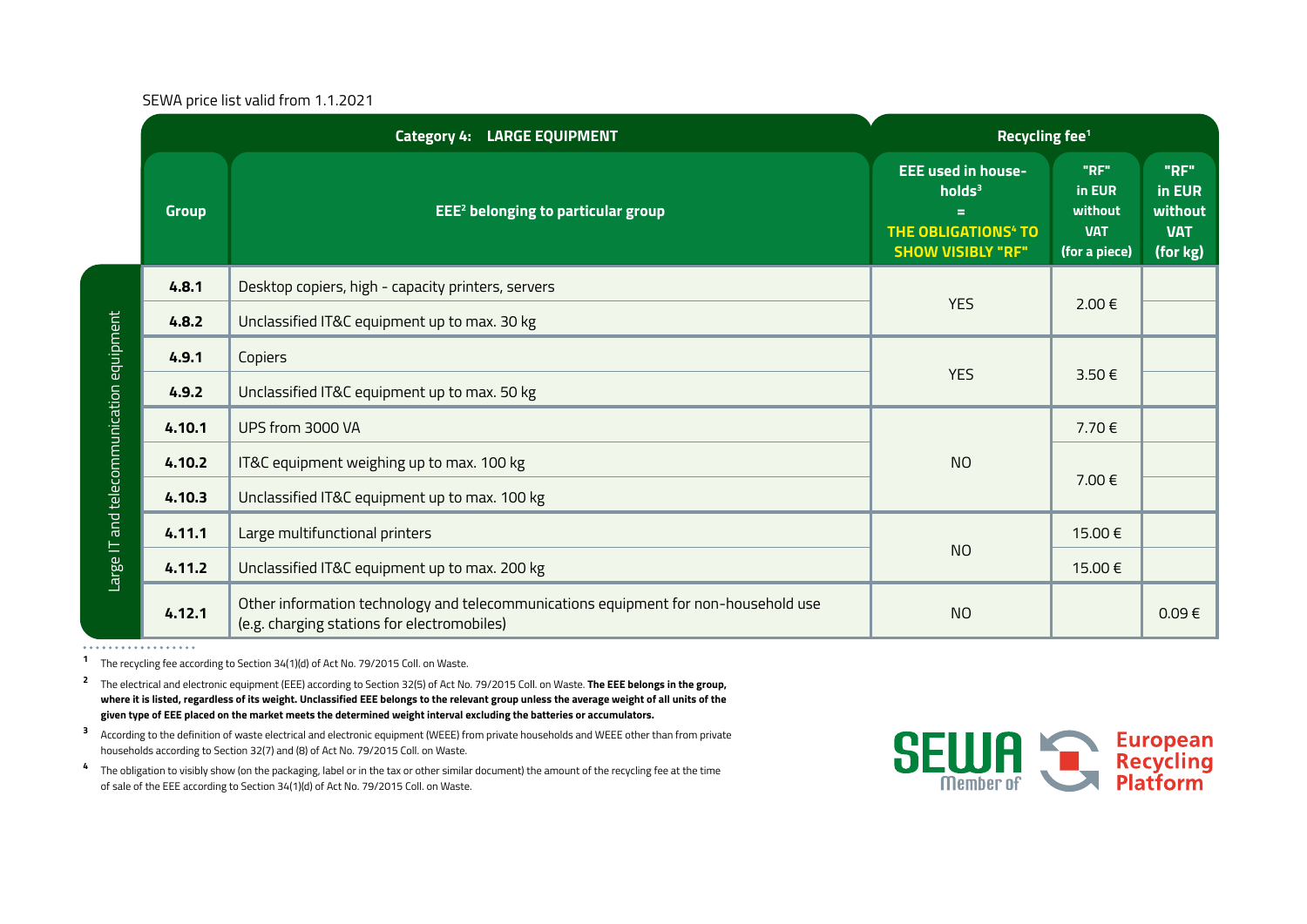|                            |              | Recycling fee <sup>1</sup><br><b>Category 4: LARGE EQUIPMENT</b>                         |                                                                                                                      |                                                          |                                                     |
|----------------------------|--------------|------------------------------------------------------------------------------------------|----------------------------------------------------------------------------------------------------------------------|----------------------------------------------------------|-----------------------------------------------------|
|                            | <b>Group</b> | EEE <sup>2</sup> belonging to particular group                                           | <b>EEE used in house-</b><br>holds <sup>3</sup><br><b>THE OBLIGATIONS<sup>4</sup> TO</b><br><b>SHOW VISIBLY "RF"</b> | "RF"<br>in EUR<br>without<br><b>VAT</b><br>(for a piece) | "RF"<br>in EUR<br>without<br><b>VAT</b><br>(for kg) |
|                            | 4.13.1       | TV outdoor antennas                                                                      | <b>YES</b>                                                                                                           | $0.11 \in$                                               |                                                     |
|                            | 4.14.1       | Electric guitars, keys and other large electric and electronic musical instruments       | <b>YES</b>                                                                                                           | $0.42 \in$                                               |                                                     |
|                            | 4.14.2       | Unclassified large consumer electronics up to max. 5 kg                                  |                                                                                                                      | $0.32 \in$                                               |                                                     |
|                            | 4.15.1       | Minisystems and microsystems, loudspeaker sets, guitar combos, amplifiers                |                                                                                                                      | $0.60 \in$                                               |                                                     |
|                            | 4.15.2       | Unclassified large consumer electronics up to max. 10 kg                                 | <b>YES</b>                                                                                                           | $0.63 \in$                                               |                                                     |
|                            | 4.16.1       | Home cinema (DVD drive, tuner and amplifier integrated as one set including loudspeaker) |                                                                                                                      | 1.00 €                                                   |                                                     |
|                            | 4.16.2       | Unclassified large consumer electronics up to max. 15 kg                                 | <b>YES</b>                                                                                                           | 1.20€                                                    |                                                     |
| Large consumer electronics | 4.17.1       | Unclassified large consumer electronics up to max. 30 kg                                 | <b>YES</b>                                                                                                           | 2.00€                                                    |                                                     |
|                            | 4.18.1       | Unclassified large consumer electronics up to max. 50 kg                                 | <b>YES</b>                                                                                                           | 3.50€                                                    |                                                     |
|                            | 4.19.1       | Unclassified large consumer electronics up to max. 100 kg                                | <b>YES</b>                                                                                                           | 7.00€                                                    |                                                     |
|                            | 4.20.1       | PV panels with accessories (cable networks, inverters, metering panels)                  | <b>NO</b>                                                                                                            |                                                          | $0.16 \in$                                          |
|                            | 4.20.2       | Unclassified large consumer electronics above 100 kg                                     | <b>NO</b>                                                                                                            |                                                          | $0.09 \in$                                          |
| Luminaries                 | 4.21.1       | Large luminaries for non-household use                                                   | <b>NO</b>                                                                                                            |                                                          |                                                     |
|                            | 4.21.2       | Large household luminaries                                                               | <b>YES</b>                                                                                                           | $0.22 \in$                                               |                                                     |

. . . . . . . . . . . . . . . . . .

**<sup>1</sup>**The recycling fee according to Section 34(1)(d) of Act No. 79/2015 Coll. on Waste.

**<sup>2</sup>** The electrical and electronic equipment (EEE) according to Section 32(5) of Act No. 79/2015 Coll. on Waste. **The EEE belongs in the group, where it is listed, regardless of its weight. Unclassified EEE belongs to the relevant group unless the average weight of all units of the given type of EEE placed on the market meets the determined weight interval excluding the batteries or accumulators.**

**3** According to the definition of waste electrical and electronic equipment (WEEE) from private households and WEEE other than from private households according to Section 32(7) and (8) of Act No. 79/2015 Coll. on Waste.

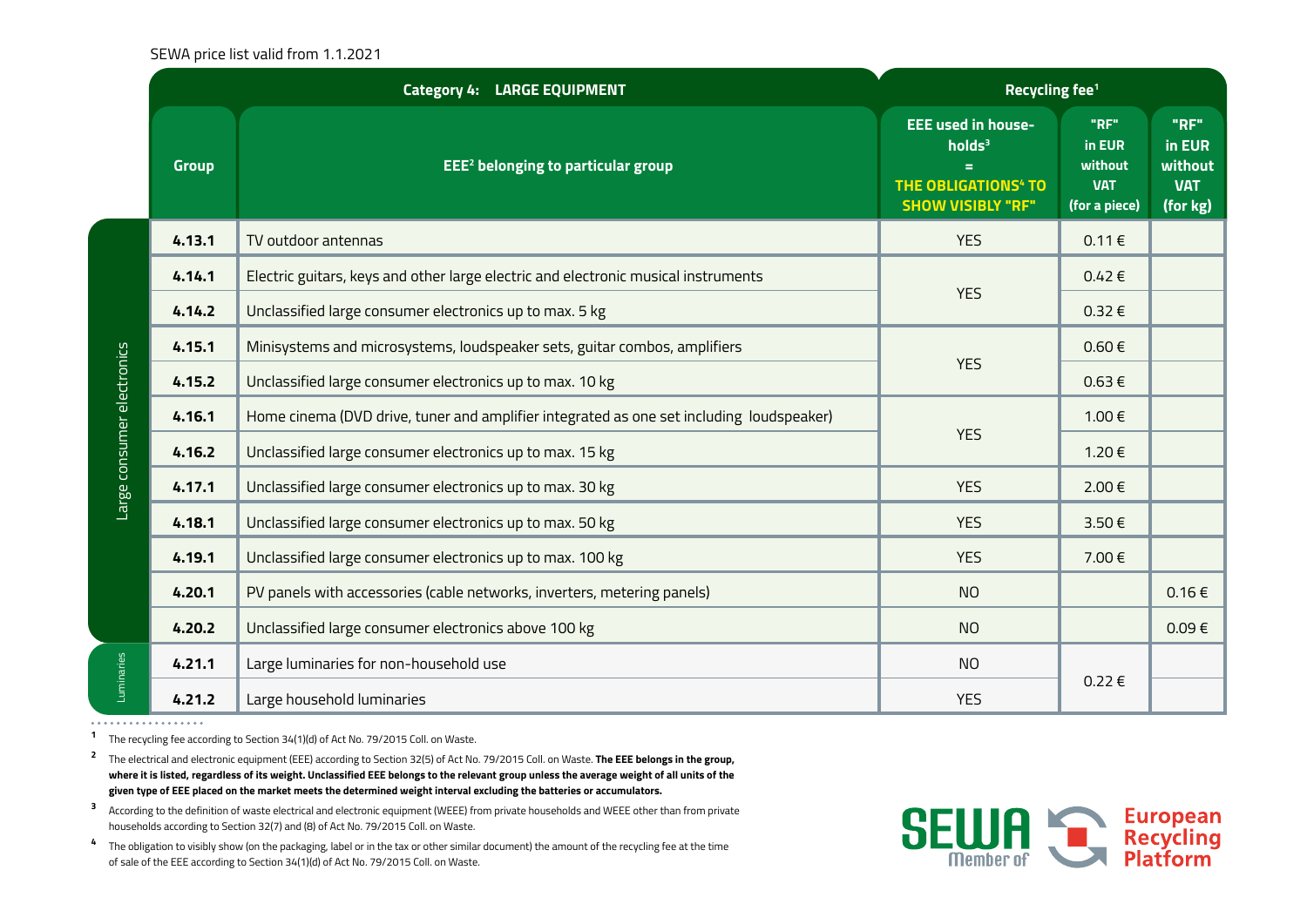|                                 |              | <b>Category 4: LARGE EQUIPMENT</b>                                                                                                 | Recycling fee <sup>1</sup>                                                                                                  |                                                          |                                                     |
|---------------------------------|--------------|------------------------------------------------------------------------------------------------------------------------------------|-----------------------------------------------------------------------------------------------------------------------------|----------------------------------------------------------|-----------------------------------------------------|
|                                 | <b>Group</b> | EEE <sup>2</sup> belonging to particular group                                                                                     | <b>EEE used in house-</b><br>holds <sup>3</sup><br>$=$<br><b>THE OBLIGATIONS<sup>4</sup> TO</b><br><b>SHOW VISIBLY "RF"</b> | "RF"<br>in EUR<br>without<br><b>VAT</b><br>(for a piece) | "RF"<br>in EUR<br>without<br><b>VAT</b><br>(for kg) |
|                                 | 4.22.1       | Grass trimmers, hedge trimmers                                                                                                     | <b>YES</b>                                                                                                                  | $0.12 \in$                                               |                                                     |
|                                 | 4.22.2       | Unclassified "large" electric and electronic tools up to max. 3 kg                                                                 |                                                                                                                             | 0.19E                                                    |                                                     |
|                                 | 4.23.1       | Electric saws, electric garden blowers, oil-free compressors, submersible and barrel pumps<br>except other kinds of pumps (cat. 5) | <b>YES</b>                                                                                                                  | $0.52 \in$                                               |                                                     |
|                                 | 4.23.2       | Unclassified "large" electric and electronic tools up to max. 6 kg                                                                 |                                                                                                                             | $0.42 \in$                                               |                                                     |
|                                 | 4.24.1       | Lawnmowers except gras trimmers                                                                                                    |                                                                                                                             | 1.00€                                                    |                                                     |
| Electric and electronic devices | 4.24.2       | Electric water pumps, electric garden cultivators a scarifiers, electric snow blowers,<br>high-pressure washer power cleaners      | <b>YES</b>                                                                                                                  | 1.20€                                                    |                                                     |
|                                 | 4.24.3       | Unclassified large electric and electronic tools up to max. 15 kg                                                                  |                                                                                                                             | 1.20€                                                    |                                                     |
|                                 | 4.25.1       | CO2 welding machines, oil compressors                                                                                              |                                                                                                                             | 2.00€                                                    |                                                     |
|                                 | 4.25.2       | Unclassified large electric and electronic tools up to max. 30 kg                                                                  | <b>YES</b>                                                                                                                  | 2.00€                                                    |                                                     |
|                                 | 4.26.1       | Other unclassified large electric and electronic tools up to max. 50 kg                                                            | <b>YES</b>                                                                                                                  | 3.50€                                                    |                                                     |
|                                 | 4.27.1       | Other unclassified large electric and electronic tools up to max. 100 kg                                                           | <b>YES</b>                                                                                                                  | 7.00€                                                    |                                                     |
|                                 | 4.28.1       | Other unclassified large electric and electronic tools above 100 kg for non-household use                                          | <b>NO</b>                                                                                                                   |                                                          | $0.09 \in$                                          |

. . . . . . . . . . . . . . . . . . .

**<sup>1</sup>**The recycling fee according to Section 34(1)(d) of Act No. 79/2015 Coll. on Waste.

**<sup>2</sup>** The electrical and electronic equipment (EEE) according to Section 32(5) of Act No. 79/2015 Coll. on Waste. **The EEE belongs in the group, where it is listed, regardless of its weight. Unclassified EEE belongs to the relevant group unless the average weight of all units of the given type of EEE placed on the market meets the determined weight interval excluding the batteries or accumulators.**

- **3** According to the definition of waste electrical and electronic equipment (WEEE) from private households and WEEE other than from private households according to Section 32(7) and (8) of Act No. 79/2015 Coll. on Waste.
- **4** The obligation to visibly show (on the packaging, label or in the tax or other similar document) the amount of the recycling fee at the time of sale of the EEE according to Section 34(1)(d) of Act No. 79/2015 Coll. on Waste.